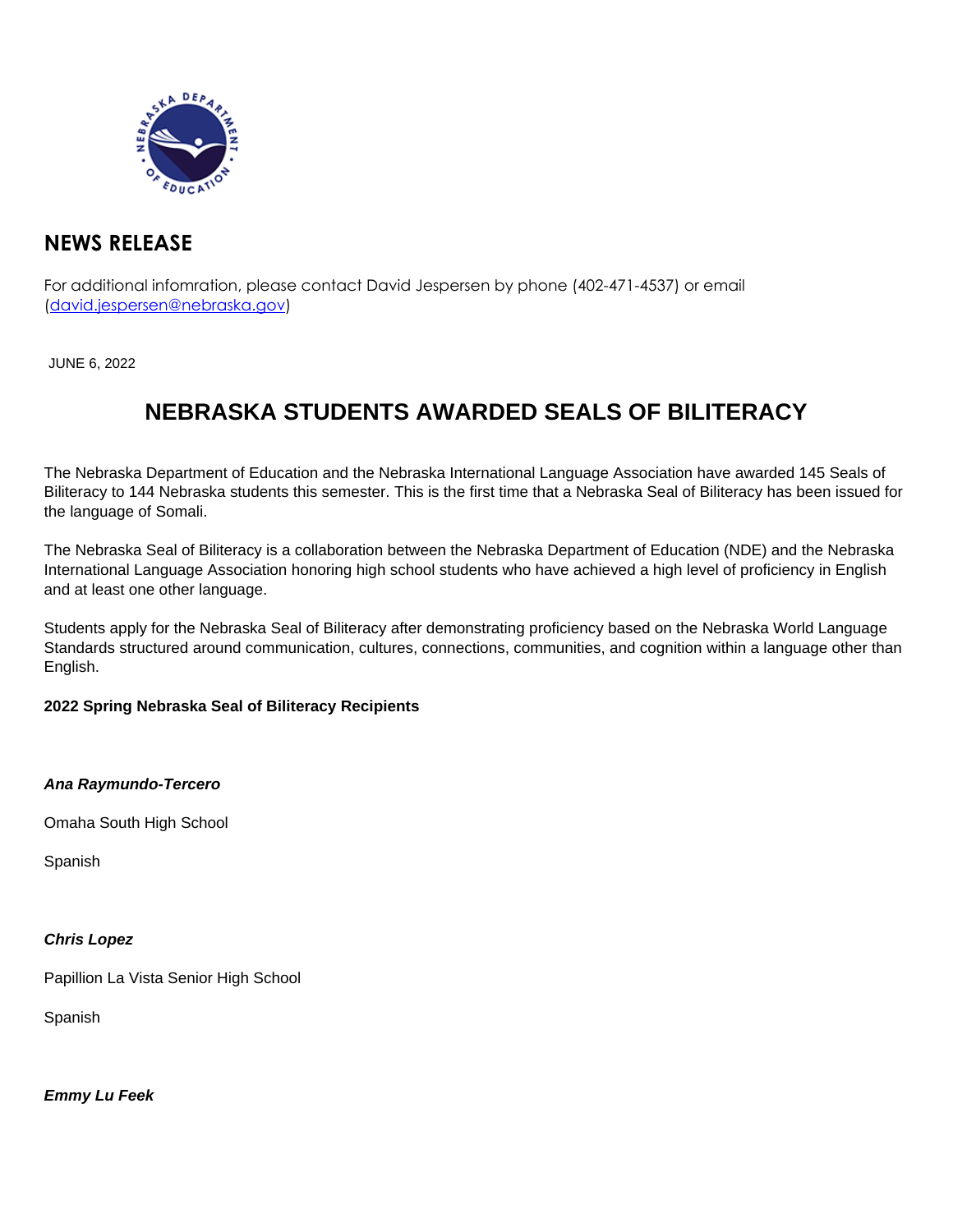Falls City Senior High School

Spanish

## **Ashley Rivas Martinez**

Crete High School

Spanish

## **Darlyn Reyes Sosa**

Omaha South High School

Spanish

## **Genesis Acosta-Garcia**

Lexington High School

German

## **Brisa Garcia-Vargas**

Lexington High School

Spanish

## **Ella Goeke-Schulte**

West Holt Rural High School

Spanish

## **Gisela Meza-Guzman**

Omaha South High School

Spanish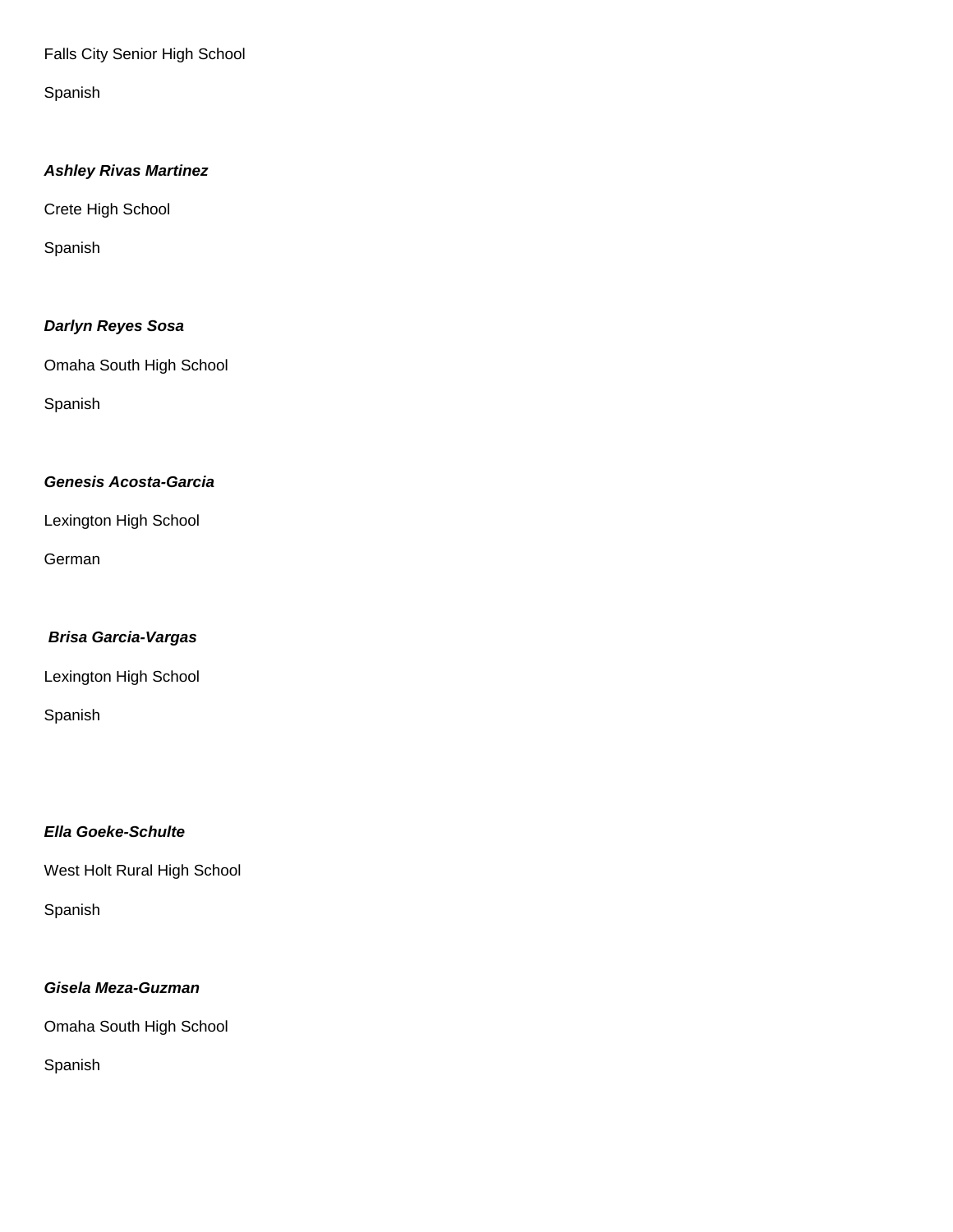#### **Gissell Martinez-Garcia**

Omaha South High School

French

#### **Jenny Dong**

Millard West High School

Chinese

## **Karissa Rieck**

Lincoln Southwest High School

French

## **Mallis Bonner**

Omaha South High School

Spanish

## **Haley Hernandez-Sandoval**

Lexington High School

Spanish

## **Jose Gonzalez-Hilario**

Omaha South High School

Spanish

## **Landon Magana**

Omaha South High School

Spanish

**Sadie Jarecke**